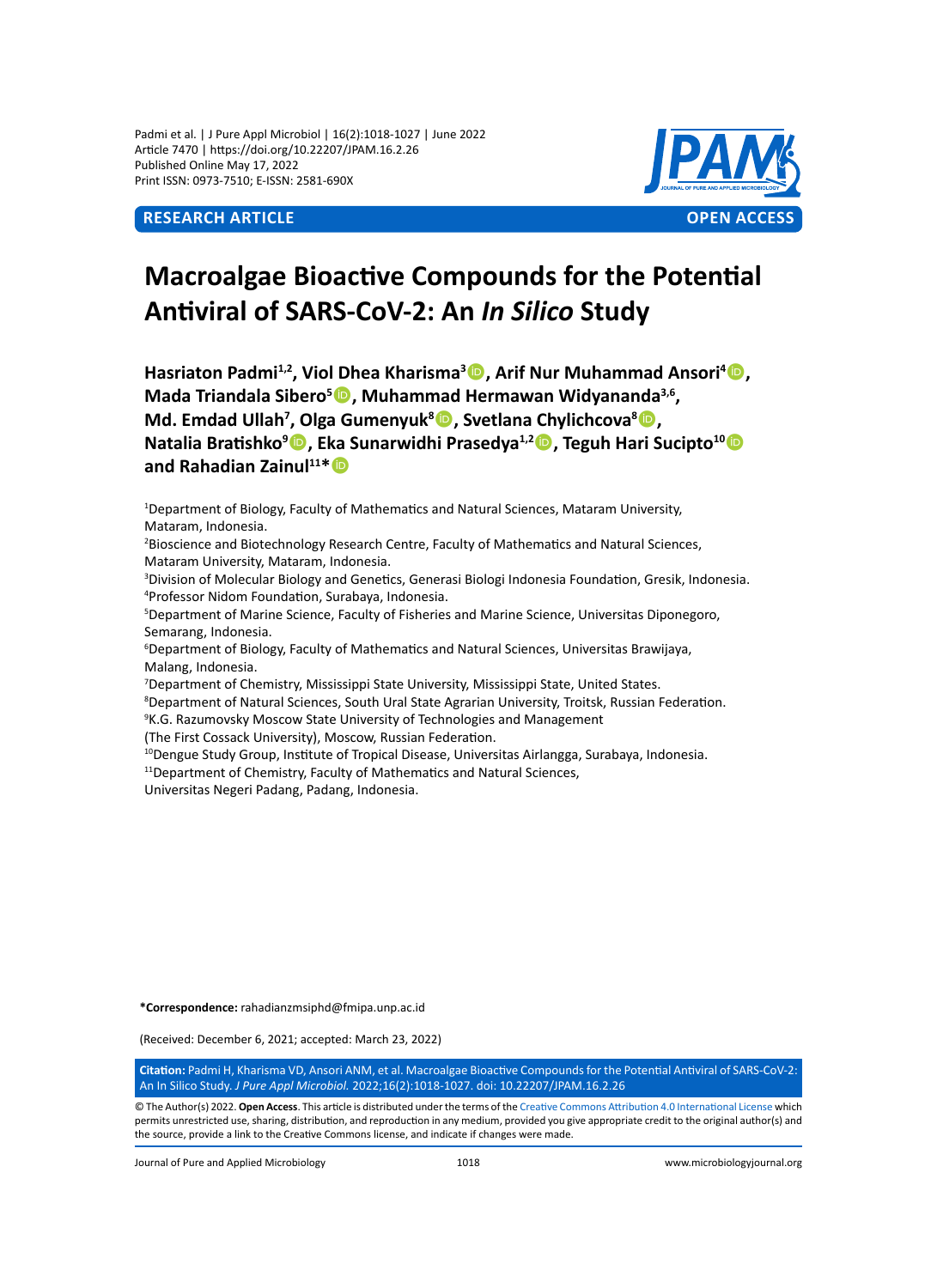# **Abstract**

**Coronavirus disease (COVID-19), which was due to novel coronavirus was detected in December 2019 in Wuhan, China for the first time and spread rapidly became a global pandemic. This study aimed to predict the potential of macroalgae compounds as SARS-CoV-2 antiviral by inhibiting of ACE2 receptor through** *in silico* **approach. Twenty-seven macroalgae compounds were obtained from PubChem (NCBI, USA), while target protein ACE2 receptor was collected from Protein Data Bank (PDB). Then the initial screening study drug-likeness conducted by Lipinski rule of five web server and prediction of bioactive probability carried out by PASS (Prediction of activity spectra for biologically active substances) Online web server. After those compounds were approved by Lipinski's rule of five and PASS online prediction web server, the blind docking simulation was performed using PyRx 0.8 software to show binding energy value. Molecular interaction analysis was done using BIOVIA Discovery Studio 2016 v16.1.0 and PyMOL v2.4.1 software. There are six macroalgae compounds approved by Lipinski's rule of five and PASS Online Analysis. The result is that macroalgae compound siphonaxanthin among 27 macroalgae compound showed strong binding energy to bind ACE2 receptor with -8.8 kcal/mol. This study also used the SARS-CoV-2 drugs as positive control: remdesivir, molnupiravir, baricitinib, lopinavir, oseltamivir, and favipiravir. The result shows that siphonaxanthin has lowest binding energy than the common SARS-CoV-2 drug. Macroalgae compounds are predicted to have potential as SARS-CoV-2 antiviral. Thus, extension studies need to investigate by** *in vitro* **and** *in vivo* **analysis for confirmation the siphonaxanthin's inhibitory activity in combat SARS-CoV-2.**

**Keywords:** Antiviral, COVID-19, Macroalgae, Medicine, SARS-CoV-2

# **INTRODUCTION**

Coronavirus disease (COVID-19) was detected in late December 2019 in Wuhan City, Hubei Province, China for the first time and spread rapidly became a global pandemic less than six months.<sup>1</sup> Currently in 2022, globally the number of new COVID-19 deaths cases were reported over 370 million.2 COVID-19 was due to novel coronavirus, SARS-CoV-2 (severe acute respiratory syndrome coronavirus 2) that is categorized pathogenic viral infection and high transmittable.<sup>3</sup> SARS-CoV-2 require an ACE2 (angiotensin converting enzyme 2) human receptor for binding. SARS-CoV-2 infect human host cells by an exopeptidase. The virus surface spike protein cleaves by an exopeptidase. Another SARS-CoV-2 structure glycoprotein spike facilitate to bind host cells.<sup>4</sup>

Currently, the therapeutic strategies of antiviral drugs against SARS-CoV-2 were reported, such as baricitinib, lopinavir, remdesivir, and favipiravir.<sup>5</sup> Besides that, the application of nanotechnology as SARS-CoV-2 antiviral has emerged promising technologies today.<sup>4,6,7</sup> Marine sulphated polysaccharides as one of the most source developed as nanomaterial.<sup>8</sup> There are 6 derivative compounds of macroalgae sulfated polysaccharides such as agarans, fucoidans, carrageenans, fucans, galactans, and ulvans

(Fig. 1). Carrageenans one of sulphated polysaccharides derivate which isolated from red macroalgae. Carrageenans have wide spectrum as antiviral, the mechanism by prevent the viral particles when it physical binding happens. Carrageenans were reported combating 12 viruses (SARS-CoV-2, HSV, InfV, hRV, HIV, hCV, hCoV-OC43, HPV, TMV, DENV, JEV, and RVFV).<sup>9</sup> Marine algae also produce marine carotenoids such as fucoxanthin and siphonaxanthin compound are rich antioxidants. One of the target compound is needed to combat SARS-CoV-2 is antioxidant.<sup>10</sup> It is well known that macroalgae are groups of intertidal organisms that will always be exposed by UV light and extreme conditions. Therefore macroalgae secrete secondary metabolism antioxidants compounds as their self-defense. *Sargassum cristaefolium* species from brown macroalgae has antioxidant activity, that was total phenolic content 44.95±2.62 mg gallic acid/g extract and 70.27±3.59 g quercetin/g extract was total flavonoid content.<sup>11</sup> Siphonaxanthin compounds from *Codium fragiles* have potential as antiviral with an activity IC<sub>50</sub> = 87.4  $\mu$ M.<sup>12</sup>

The recent *in silico* study related have screened 12 algae compounds by inhibit ACE2 receptor, the result showing that 4 compounds have good score.<sup>13</sup> This study is important for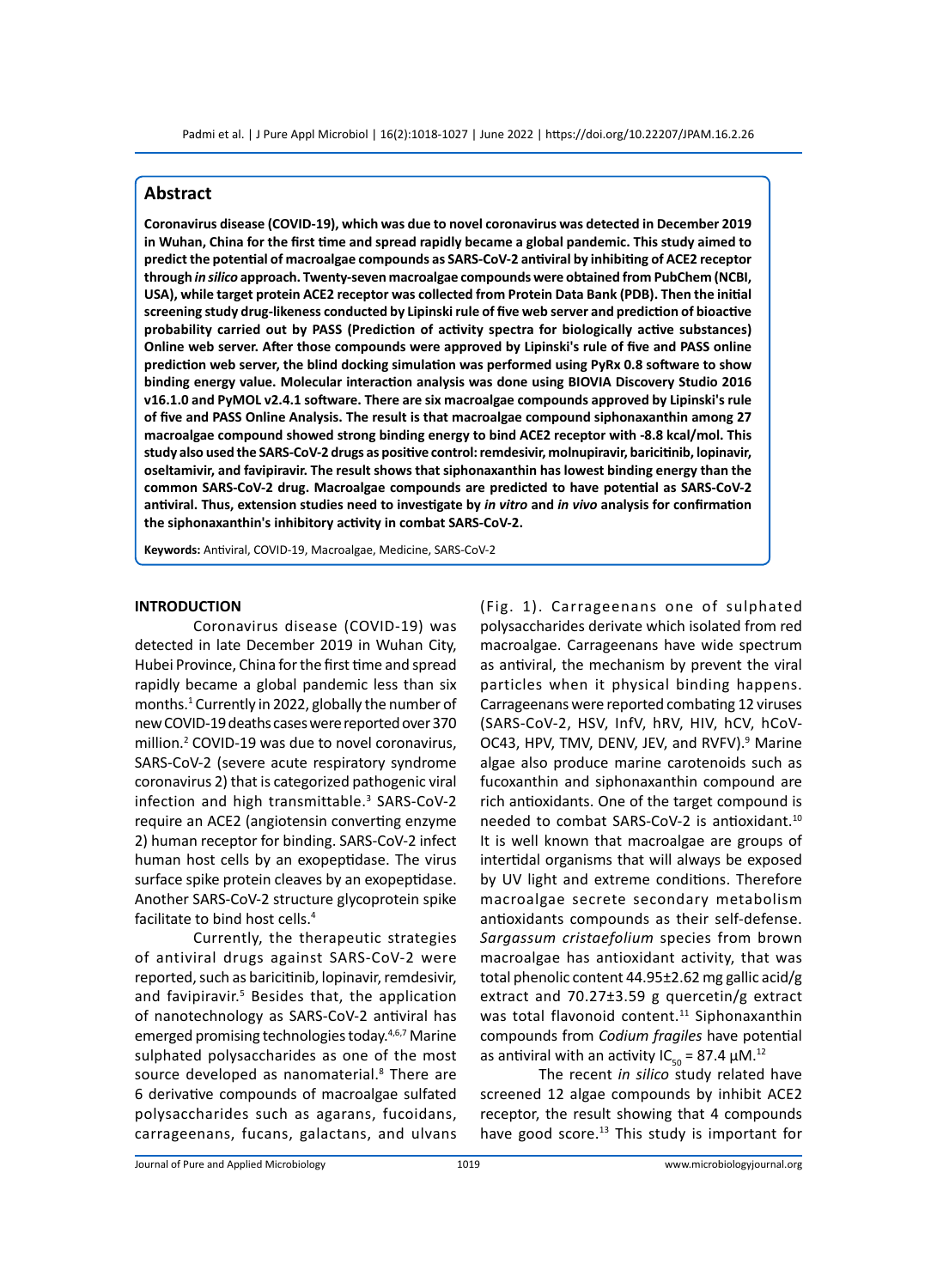more exploring and focusing on macroalgae derivative compounds such as carotenoids and sulfated polysaccharides as SARS-CoV-2 antiviral by molecular mechanism reasoning. This study aimed to predict the potential of macroalgae compounds as SARS-CoV-2 antiviral by inhibit ACE2 receptor with *in silico* study approach, that are capable to predict the cellular pathways, molecular interactions type, and binding energy of candidate compound.<sup>14</sup> Besides that, the important of an *in silico* approach as primarily prediction before doing *in vitro* or *in vivo* study. *In silico* research can assist identify promising compounds for medication creation and widespread exploitation of secondary metabolites from natural resources.

# **MATERIALS AND METHODS Materials**

The materials in this study were done by hp computer hardware, the specifications are processor Intel® CORE™ i5-DDR4-3200 MHz RAM. While, the software be used to molecular carried out by PyRx v.0.8 (Scripps Research, USA),<sup>15</sup> PyMOL v.2.4.<sup>16</sup> (Schrodinger Inc, USA) for protein sterilization and visualization of the interaction of ligand-target protein, and DS BIOVIA Discovery



**Fig. 1.** Macroalgae bioactive compounds as antiviral.



**Fig. 2.** 3D structure of macroalgae chemical compound from the PubChem database. Lambda carrageenan (CID: 101231953) (A), alpha carrageenan (CID: 102199625) (B), galactan (CID: 53477780) (C), (1->4)-beta-galactan (CID: 53356679) (D), fucoxanthin (CID: 5281239) (E), and siphonaxanthin (CID: 11204185) (F).

Journal of Pure and Applied Microbiology 1020 www.microbiologyjournal.org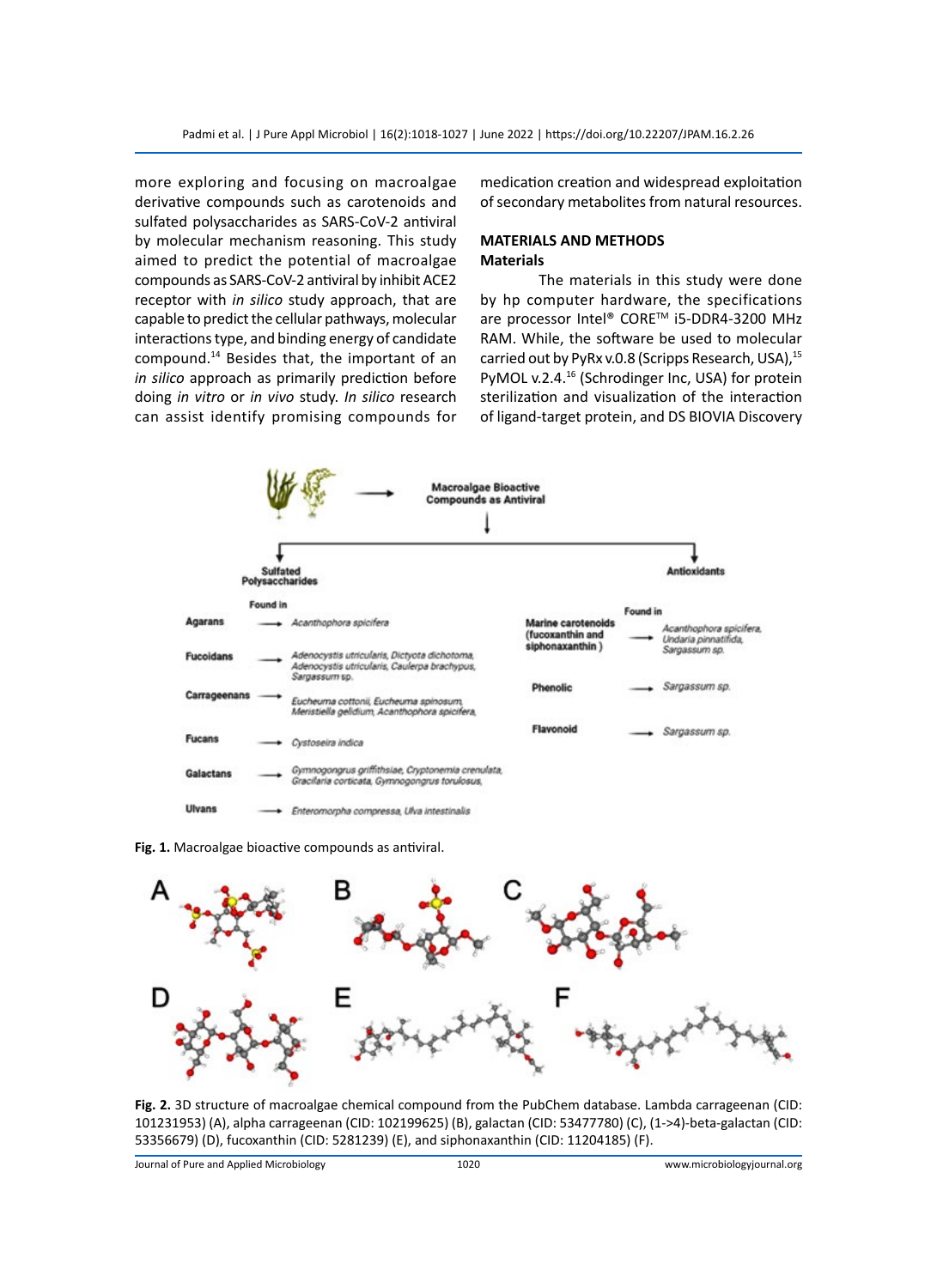Studio 2016 v16.1.0 x64 (Dassault Systèmes, France) for analysis of the docking simulation.<sup>17</sup> This study also used the Lipinski rule of five (http:// www.scfbio-iitd.res.in/software/drugdesign/ lipinski.jsp) and PASS Online web server (http:// way2drug.com/passonline/) for primary study.

**Ligand and Target Protein Preparation**

The carotenoids derivate of macroalgae and sulfated polysaccharides was collected from PubChem (https://pubchem.ncbi.nlm.nih.gov/), 27 ligand compounds were collected (Table 1). Protein Data Bank (https://www.rcsb.org/) as source for ACE2 target protein collected, then prepared by PyMOL v.2.4.1 (Schrödinger Inc, USA).

**Table 1.** The ligand compounds were collected

| No. | Compound                        | PubChem CID |
|-----|---------------------------------|-------------|
| 1.  | An Agaran                       | 405237310   |
| 2.  | Carrageenan                     | 71597331    |
| 3.  | kappa-Carrageenan               | 11966249    |
| 4.  | lambda-Carrageenan              | 101231953   |
| 5.  | lambda-Carrageenan              | 146680192   |
|     | (High-viscosity)                |             |
| 6.  | kappa-Carrageenan; 11114-20-8   | 73155740    |
| 7.  | Carrageenan; 9000-07-1          | 78126884    |
| 8.  | lambda-Carrageenan              | 91972149    |
| 9.  | beta-Carrageenan                | 102199626   |
| 10. | alpha-Carrageenan               | 102199625   |
| 11. | ZINC acetate                    | 11192       |
| 12. | Fucoidan; 9072-19-9             | 402346915   |
| 13. | Fucoidan; C08253; 9072-19-9     | 10452       |
| 14. | Fucoidan; W-204037              | 255374929   |
| 15. | A fucan with alpha-(1->3) bonds | 405236660   |
| 16. | Fucoidan; sulfated Fucose;      | 596143      |
|     | Sulfated Alga Polysaccharide;   |             |
|     | NSC631568;                      |             |
| 17. | Fucoidan; SC-16162; 9072-19-9   | 335958879   |
| 18. | A fucan with alpha-(1->4) bonds | 405234669   |
| 19. | Fucoidan; 9072-19-9             | 406854333   |
| 20. | Galactan                        | 53477780    |
| 21. | Quinidine Arabino Galactan      | 76519688    |
|     | Sulfate                         |             |
| 22. | (1->4)-beta-galactan            | 53356679    |
| 23. | ulvan                           | 405234592   |
| 24. | a fucan with alternating        | 405234857   |
|     | alpha-(1->3) and alpha-         |             |
|     | $(1->4)$ bonds                  |             |
| 25. | a fucan with alternating        | 405234669   |
|     | alpha-(1->4) bonds              |             |
| 26. | fucoxanthin                     | 5281239     |
| 27. | siphonaxanthin                  | 11204185    |

#### **Initial Screening Study**

Lipinski's rule of five and PASS online prediction web server conducted in this step. There are five rules of Lipinski's rules as like nether than 500 dalton of molecular weight, nether than 5 the number of donor hydrogen bonds, nether than 10 the number of acceptor hydrogen bonds, and nether than 5 of high lipophilicity, two rules from five rules are littlest requirements.<sup>18</sup> This step aims for analyzing the drug-likeness from macroalgae compounds. While for prediction the candidate compound potential of activation (Pa) and inhibition (Pi) was done by PASS online prediction. Ideally, Pi value must be lower than Pa value.

# **Molecular Docking Study**

After 27 ligand compounds were done by initial screening study, then molecular docking study by PyRx 0.8 version<sup>15</sup> for estimating binding energy value of ligand and ACE2 receptor interaction. Blind docking was used to predict ligand bind the target protein ACE2 receptor. Visualization of Protein-Ligand Interaction

To analysis the protein and ligand interaction was conducted by DS BIOVIA Discovery Studio 2016 v16.1.0 x64 (Dassault Systèmes, France) and PyMOL v.2.4.1 (Schrödinger Inc, USA) software. This analysis for prediction the type of chemical bond and interaction position when macroalgae compounds bind ACE2 receptor.

# **RESULTS AND DISCUSSION**

In this *in silico* study aimed for screening macroalgae compounds potential as ACE2 inhibitor. The Macroalgae derivative compounds such as carotenoids and sulphated polysaccharides. Macroalgae compounds were collected from the PubChem database (https:// pubchem.ncbi.nlm.nih.gov/). There were 27 compounds collected (Table 1), then an initial screening study was conducted by Lipinski rule of five web server (http://www.scfbio-iitd.res. in/software/drugdesign/lipinski.jsp), the result is 25 compounds was approved by Lipinski rule of five and then 25 compounds carried out by PASS online prediction (http://www.way2drug.com/ passonline/) web server. The result showed that 6 compounds were approved that have the potential as antiviral. The 3D structure of 6 compounds was approved shown in Fig. 1.

Journal of Pure and Applied Microbiology 1021 www.microbiologyjournal.org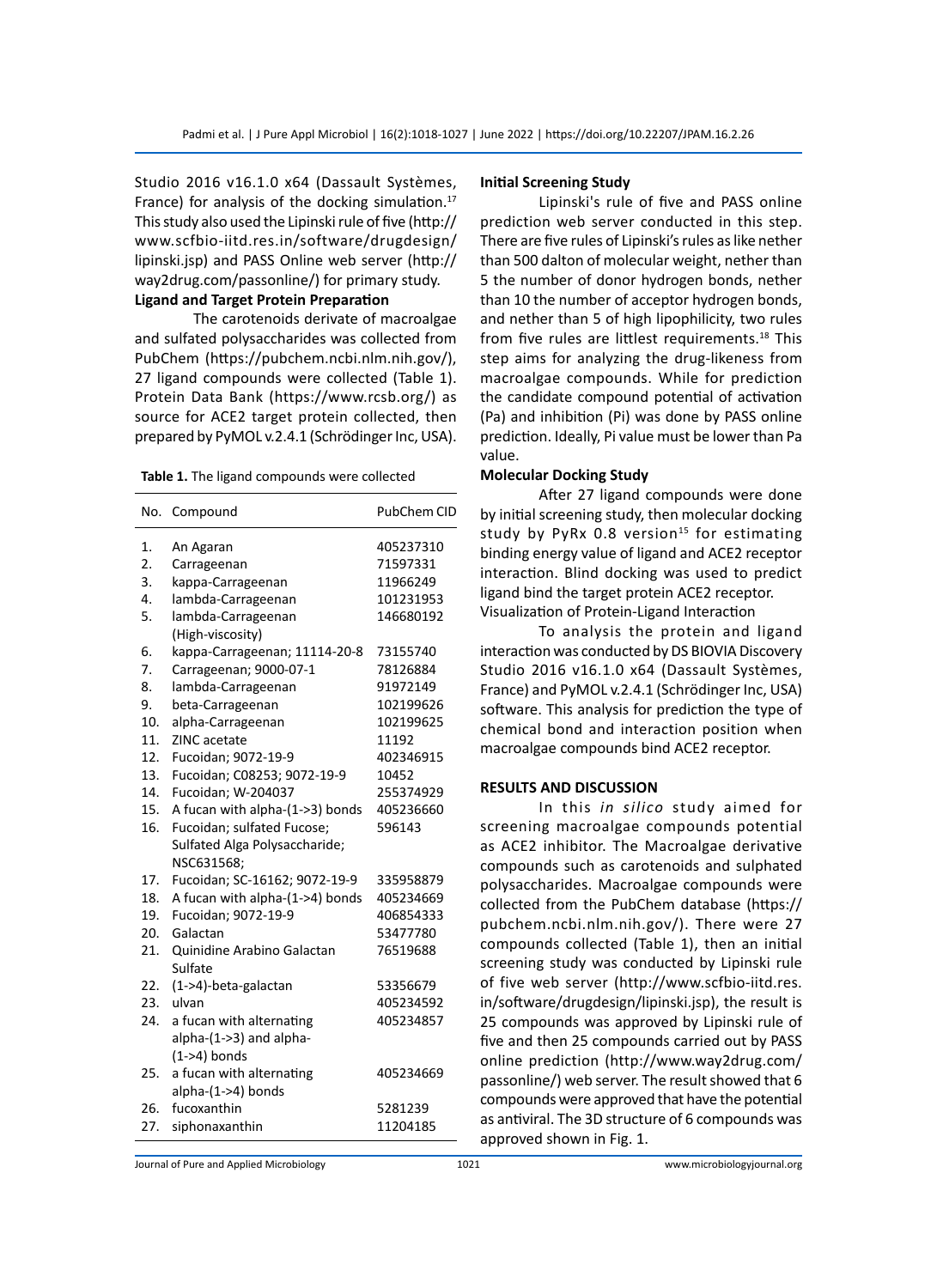Table 2 present the results of Lipinski's five rule which generally predicts a compound as a drug like molecule. Druglikeness explained as the

complex balance of diverse molecular properties and structural features that determine whether a particular molecule categorized as a drug or

|                         |             |            | Lipinski Rule of Five |             |           |  |
|-------------------------|-------------|------------|-----------------------|-------------|-----------|--|
| Compound                | MW (Dalton) | <b>HBD</b> | <b>HBA</b>            | <b>LOGP</b> | MR(g/mol) |  |
| Lambda-Carrageenan      | 594.000     | 3          | 19                    | 1.297       | 109.809   |  |
| Alpha-Carrageenan       | 416.000     | 3          | 12                    | 1.719       | 85.746    |  |
| Galactan                | 370.000     | 6          | 11                    | 1.754       | 82.579    |  |
| $(1->4)$ -beta-galactan | 504.000     | 10         | 16                    | 1.457       | 106.314   |  |
| Fucoxanthin             | 312.000     | 5          | 6                     | $-0.053$    | 77.145    |  |
| Siphonaxanthin          | 312.000     | 5          | 6                     | $-0.053$    | 77.145    |  |

**Table 2.** The result of Lipinski rule of five

Note:MW: Molecular Weight, HBD; Hydrogen Bond Donors, HBA; Hydrogen Bond Acceptors, LOGP; High Lipophilicity, MR; Molar Refractivity.

| Table 3. The result of PASS online prediction |  |  |  |  |
|-----------------------------------------------|--|--|--|--|
|-----------------------------------------------|--|--|--|--|

| Compound                                                                                                        | Activity<br>Pa                                                                                                                   | Pi                                                 |
|-----------------------------------------------------------------------------------------------------------------|----------------------------------------------------------------------------------------------------------------------------------|----------------------------------------------------|
| Lambda-Carrageenan<br>Alpha-Carrageenan<br>Galactan<br>$(1->4)$ -beta-galactan<br>Fucoxanthin<br>Siphonaxanthin | Antiviral<br>0.654<br>Antiviral<br>0.656<br>Antiviral<br>0.735<br>Antiviral<br>0.684<br>Antiviral<br>0.244<br>0.393<br>Antiviral | 0.004<br>0.004<br>0.004<br>0.007<br>0.135<br>0.099 |

not. That properties include molecular weight, characteristics of hydrogen bonding lipophilicity, and existence of various pharmacophoric features in that compounds.<sup>19</sup> The result is molecular weight value of alpha-carrageenan, galactan, fucoxanthin, and siphonaxanthin under 500.000 dalton, it is predicted that alpha-carrageenan, galactan, fucoxanthin, and siphonaxanthin can enter the cell membrane. While the molecular

| Table 4. The result of molecular docking simulation |  |
|-----------------------------------------------------|--|
|                                                     |  |

| Compound                | PubChem<br>CID. | Target<br>Protein | <b>Binding Energy</b><br>(kcal/mol) |  |
|-------------------------|-----------------|-------------------|-------------------------------------|--|
| Siphonaxanthin          | 11204185        | ACE2              | -8.8                                |  |
| Fucoxanthin             | 5281239         | ACE <sub>2</sub>  | $-8.7$                              |  |
| $(1->4)$ -beta-galactan | 53356679        | ACE <sub>2</sub>  | $-8.3$                              |  |
| Alpha-Carrageenan       | 102199625       | ACE <sub>2</sub>  | $-7.5$                              |  |
| Lambda-Carrageenan      | 101231953       | ACE <sub>2</sub>  | $-7.4$                              |  |
| Galactan                | 53477780        | ACE <sub>2</sub>  | $-7.0$                              |  |

**Table 5.** The result of molecular docking simulation from drugs as control

| Drug as<br>Control | PubChem<br><b>CID</b> | Target<br>Protein | <b>Binding Energy</b><br>(kcal/mol) |
|--------------------|-----------------------|-------------------|-------------------------------------|
| Remdesivir         | 121304016             | ACE <sub>2</sub>  | $-7.7$                              |
| Molnupiravir       | 145996610             | ACE <sub>2</sub>  | $-7.5$                              |
| <b>Baricitinib</b> | 44205240              | ACE <sub>2</sub>  | $-7.1$                              |
| Lopinavir          | 92727                 | ACE <sub>2</sub>  | $-6.8$                              |
| Oseltamivir        | 65028                 | ACE <sub>2</sub>  | $-6.2$                              |
| Favipiravir        | 492405                | ACE <sub>2</sub>  | $-5.7$                              |
| (Avigan)           |                       |                   |                                     |

weight of lambda-carrageenan and (1->4)-betagalactan have a molecular weight more than 500.000 dalton, so that both of the compound estimated unable to pass membrane cells. Advanced study be required for making molecular weight smaller under 500.000 dalton. Log P value indicates the coefficient of solvability in water or fat, the coefficient range is -0.4 to 5. The larger log P number represents that the more hydrophobic molecules characteristics would be. The over hydrophobic molecules cause the increased level

Journal of Pure and Applied Microbiology 1022 www.microbiologyjournal.org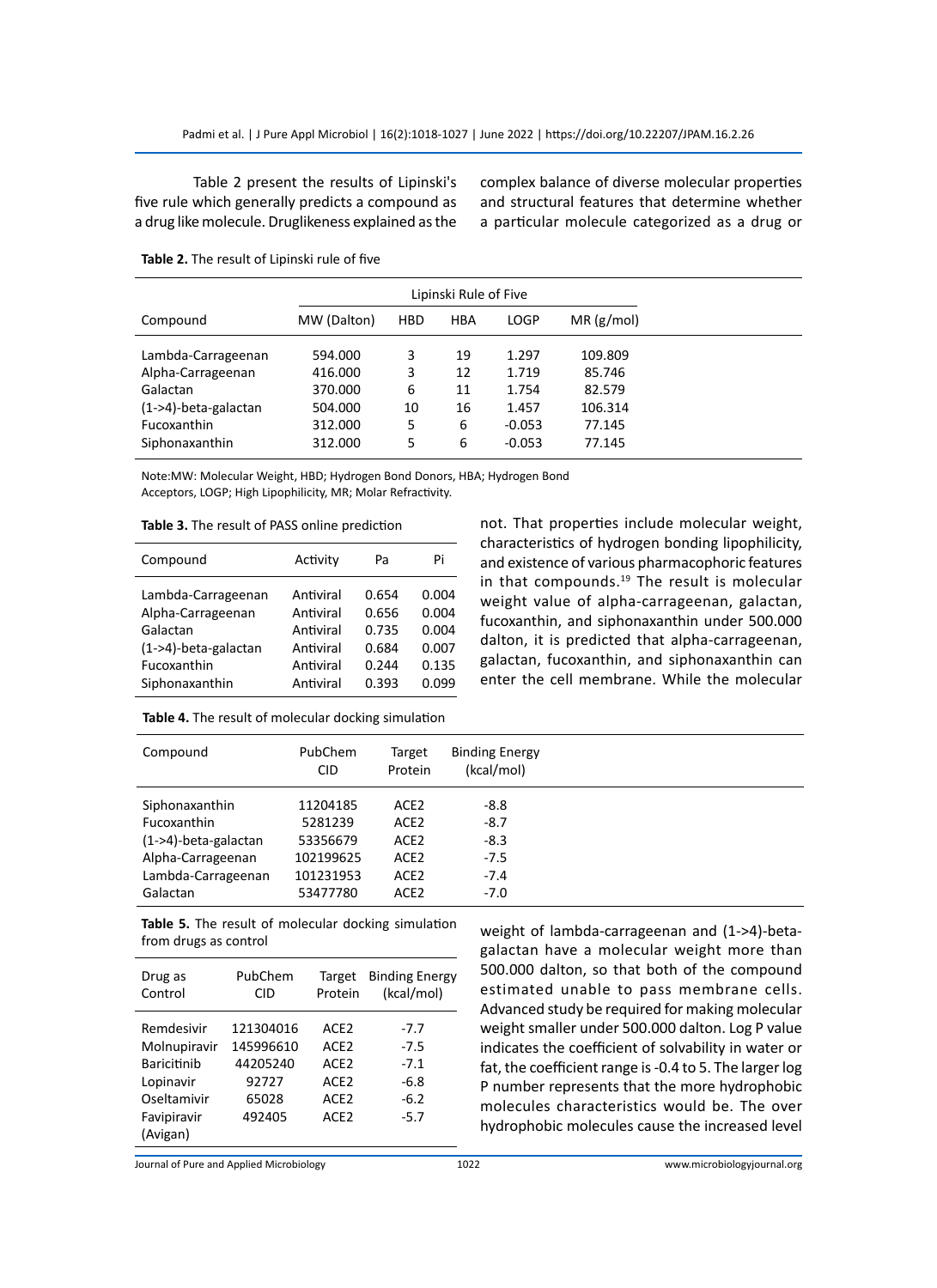Padmi et al. | J Pure Appl Microbiol | 16(2):1018-1027 | June 2022 | https://doi.org/10.22207/JPAM.16.2.26

of toxicity effect because of molecules longer disconnected in the lipid bilayer membrane will be spread broadly in the body. Thus, the selective effect of the compound inhibit target protein is reduced. Meanwhile, the more negative the log P number, the more non-permeable the molecule will be. $20,21$ 

Table 3 shows the result of PASS online prediction webserver for prediction the ability of the bioactive compound from macroalgae as antiviral for activation or inhibition by human cells. The principle is that the Pa (potential activation) value must be higher than Pi (potential inhibition) value. In this *in silico* study Pa>0.3. The results showed macroalgae Pa value larger than its Pi value. It is indicates when a macroalgae compound penetrate human body, it have potential to inhibit ACE2 protein.

Table 4 shows the result of macroalgae compound molecular docking simulation.



**Fig. 3.** Molecular visualization of macroalgae bind to ACE2 protein receptor. The ACE2 protein receptor displayed on transparant surface and blue cartoon structure.Lambda carrageenan (CID: 101231953) (A), alpha carrageenan (CID: 102199625) (B), galactan (CID: 53477780) (C), (1->4)-beta-galactan (D) (CID: 53356679), fucoxanthin (CID: 5281239) (E), and siphonaxanthin (CID: 11204185) (F).



**Fig. 4.** Chemical interaction between macroalgae compound with target protein ACE2 receptor. Lambda carrageenan (CID: 101231953) (A), alpha carrageenan (CID: 102199625) (B), galactan (CID: 53477780) (C), (1->4)-beta-galactan (D) (CID: 53356679), fucoxanthin (CID: 5281239) (E), and siphonaxanthin (CID: 11204185) (F).

Journal of Pure and Applied Microbiology 1023 www.microbiologyjournal.org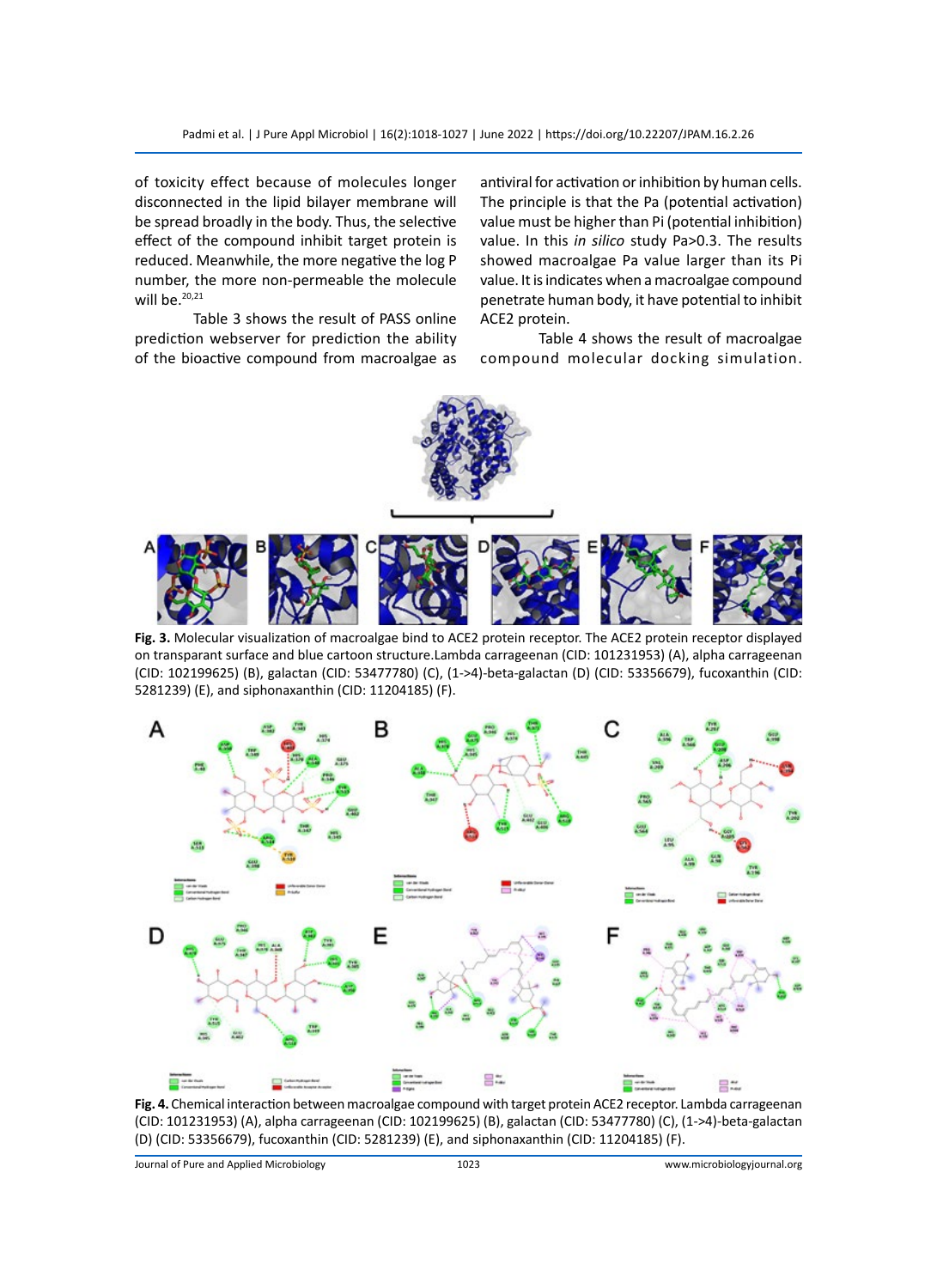| Compound                 | Amino Acid Residues                                                                                                                                                                                                                                               | <b>Bond Type</b>                                                                                           |
|--------------------------|-------------------------------------------------------------------------------------------------------------------------------------------------------------------------------------------------------------------------------------------------------------------|------------------------------------------------------------------------------------------------------------|
| Lambda-Carrageenan       | SER A:511, GLU A:398, THR A:347, HIS A:345, GLU A:402, PRO A:346, HIS A:378, TYR A:381,<br>349, PHE A:40,ARG A:514, TYR A:515, ALA A:348, ASP 350, GLU A:375,<br>HIS 374, HIS A: 401, TYR A: 510<br>ASP A:382, TRP A:                                             | Carbon Hydrogen Bond, Unfavorable Donor-<br>Van der Waals, Conventional Hydrogen Bond,<br>Donor, Pi-Sulfur |
| Alpha-Carrageenan        | THR A:347, GLU A:406, THR A:445, HIS A:374, PRO A:346, HIS A:345, TYR A:515, ARG A:518,<br>THR A:371, GLU A:375, HIS A:378, ALA 348, GLU A:402, ARG A:514, TYR A:515                                                                                              | Bond, Carbon Hydrogen Bond, Unfavorable<br>Van der Waals, Conventional Hydrogen<br>Donor-Donor, Pi-Alkyl   |
| Galactan                 | GLU A:398, TYR A:207, TRP A:566, ALA A:396, VAL A:209, PRO A:565, GLU A:564, ALA A:99,<br>GLN A:98, GLY A:205, TYR A:196, TYR A:202, ASP A:206, GLU A:208, LEU A:95, LYS A:562,<br><b>ASN A:394</b>                                                               | Bond, Carbon Hydrogen Bond, Unfavorable<br>Van der Waals, ConventionalHydrogen<br>Donor-Donor              |
| $(1 -24)$ -beta-galactan | HIS A:374, ARG A:514, ASP A:350, HIS A:401, ASP A:382,HIS A:345, GLU A:402, ALA 348,ALA<br>TYR A:515, TRP A:349, TYR A:385, TYR A:381, HIS A:378, THR A:347, PRO A:346, GLU A:375,<br>A:348                                                                       | Bond, Carbon Hydrogen Bond, Unfavorable<br>Van der Waals, Conventional Hydrogen<br>Donor-Donor             |
| Fucoxanthin              | THR A:347, GLU A:375, PRO A:346, ALA A:348, HIS A:401, GLU A:402, ASN A:508, THR A:125,<br>TYR A:127, GLU A:145, HIS A:378,ARG A:514, SER A:124, SER 128,PHE A:504, HIS A:378,<br>PHE A:504, HIS A:345, TYR A:510                                                 | Van der Waals, Conventional Hydrogen<br>Bond, Pi-Sigma, Alkyl, Pi-Alkyl                                    |
| Siphonaxanthin           | SER A:511, THR: A:445, ASP A:367, LEU A:370, GLU A:406, THR A:371, GLU A:402, TYR A:202,<br>ARG A:518, TYR A:515, HIS A:345, ARG A:514, ASP A:509, LYS A:187, MET A:190, GLU A:398,<br>PRO A:346, HIS A:374,HIS A:378, HIS A:505, PHE A:504, TYR A;510, TRP A:203 | Van der Waals, Conventional Hydrogen<br>Bond, Alkyl, Pi-Alkyl                                              |

Journal of Pure and Applied Microbiology 1024 www.microbiologyjournal.org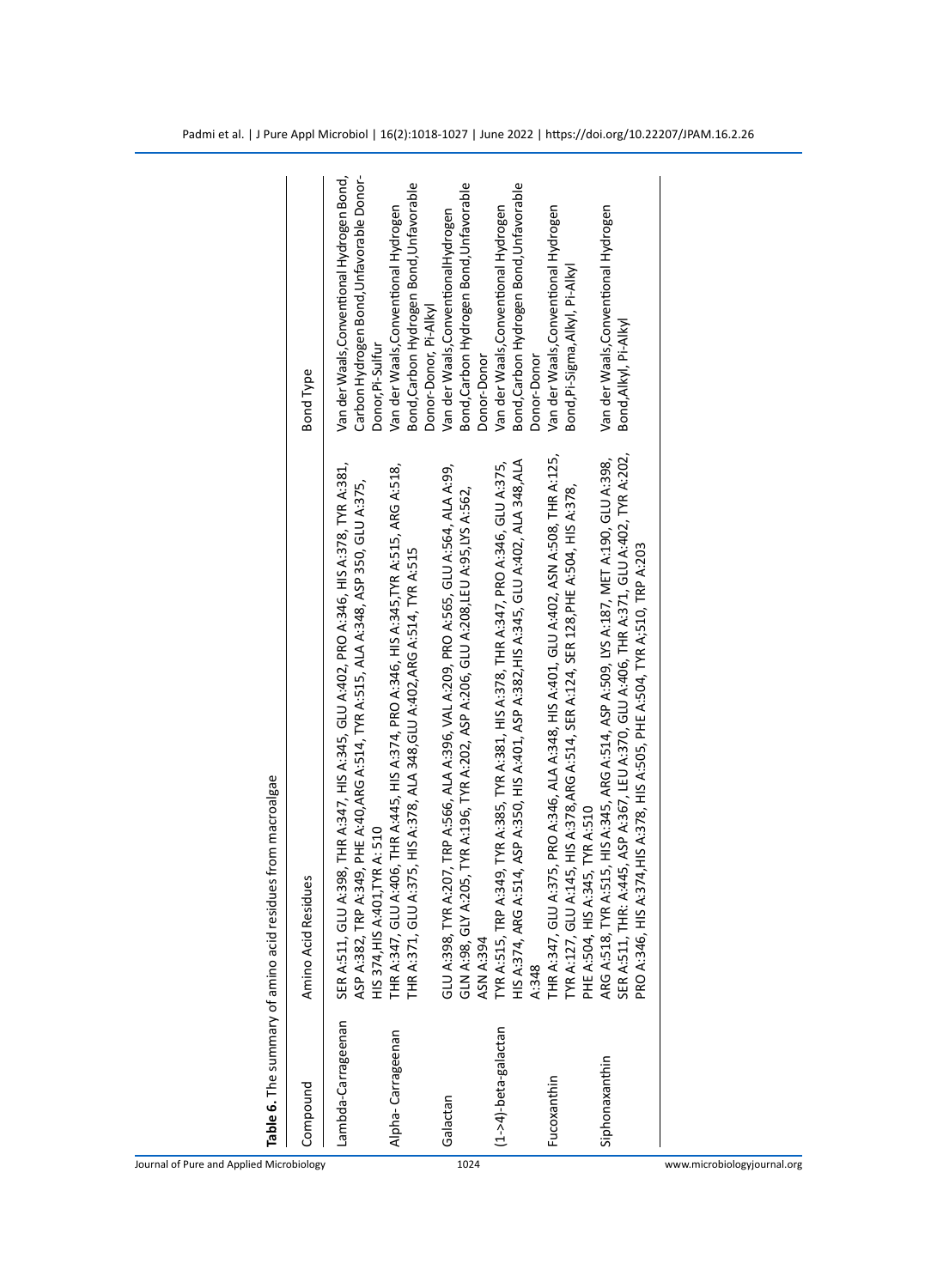Molecular docking simulation was done by PyRx 0.8 version and the followed grid docking result are center X: 166.4430 Y: 223.6339 Z: 301.4075 and dimensions (Å) X: 67.1115 Y: 74.6594 Z: 67.3432. Due to the target protein functional domain is unknown, so in this study aimed blind docking method.<sup>22</sup>

Based on the result of the binding energy value from the macroalgae compound selected, siphonaxanthin has the lowest binding energy to bind ACE2 receptor with binding energy value -8.8 kcal/mol. While, from sulfated polysaccharides derivate compound (1->4)-beta-galactan has the lowest binding energy with -8.3 kcal/mol. Ligands with the lowest binding energy are predicted to have a target protein's biological activity. It refers to the aim of this study the compound is predicted to have the ability to inhibit ACE2 receptor. The lowest binding energy interaction ligand-target protein allows molecular complex formation constant temperature and pressure.<sup>23</sup> This study also using common antiviral drug such as remdesivir, molnupiravir, baricitinib, lopinavir, oseltamivir, and favipiravir (avigan).<sup>5,24-26</sup> These antiviral common drugs used as positive control for comparing the binding energy value to target protein ACE2 receptor. Based on the binding energy result, siphonaxanthin, fucoxanthin, (1->4)-beta-galactan, and (1->4)-beta-galactan has the lowest binding energy than antiviral common drug.

The docking simulation is finished, then molecular complex visualization was conducted by PyMOL v.2.4.1 showed in Fig. 2. Macroalgae compounds can bind to the ACE2 receptor. Fig. 3 present the complex ligands-protein visualization 2D diagram was carried out by DS BIOVIA Discovery Studio 2016 v16.1.0 x64. There are various bond types of macroalgae compounds with ACE2 receptor. Macroalgae carotenoids such as fucoxanthin and siphonaxanthin showed that Van der Waals, Alkyl, and Pi-Alkyl formed the dominant type bond (Fig. 4 and Table 6). While in Macroalgae sulfated polysaccharides, the dominant type bond formed is Van der Waals and Conventional Hydrogen Bond. The higher hydrogen bonds total between protein-ligand complex, the more stable the interaction of protein-ligand.<sup>21</sup>

There are various types of amino acid residues that form an interaction between ligand and target protein ACE2 receptor, shown in Table 5. Binding to these amino acid residues could potentially contribute to structural alterations of the ACE2 receptor, resulting in functional changes. Therefore, futher research related to *in vitro* and *in vivo* study will be interest to know the mechanism of macroalgae compounds as ACE2 receptor and against SARS-CoV-2.

Nowadays, *in silico* studies is important for drug development against SARS-CoV-2. Recent studies promising macroalgae compounds as SARS-CoV-2 drug candidates such as sulfated polysaccharides can inhibit SARS-CoV-2 by binding RBD spike protein. There are 17 seaweed sulphated polysaccharides that were screened as SARS-CoV-2 antiviral. The docking results lowest binding energy is -8.2 kcal/mol from xylan sulphate with positive control using heparin tetrasaccharide N-sulfated and heparin.<sup>27</sup> In comparison, the other *in silico* study used 9 investigated compounds marine sulphated polysaccharides promising antiviral agents and using heparin as positive control.<sup>28</sup> In both studies used heparin as the positive control. Meanwhile, other studies recommend remdesivir, molnupiravir, baricitinib, lopinavir, oseltamivir, and favipiravir as drugs against SARS-CoV-2. Hence, it is needed for extensive research to develop SARS-CoV-2 antiviral drugs using another positive drug control. Both of those studies do not explain the drug-likeness analysis Lipinski rule of five and predict the bioactive compounds as antiviral using PASS online prediction webserver. Hence, this research is important to conduct with initial screening studies that were done by Lipinski rule of five and PASS online prediction webserver to screen sulfated polysaccharides as antiviral drugs. Other than that, macroalgae is rich with antioxidant compounds that have the potential as SARS-CoV-2 antiviral. Therefore, this study also conducted molecular docking to screen macroalgae antioxidant compounds as SARS-CoV-2 antiviral.

# **CONCLUSION**

The potential of macroalgae as SARS-CoV-2 antiviral is predicted by the inhibition of ACE2 receptor. By the Lipinski rules of five and PASS online prediction result there are 6 macroalgae compounds were approved from 27 macroalgae collected from PubChem database. Molecular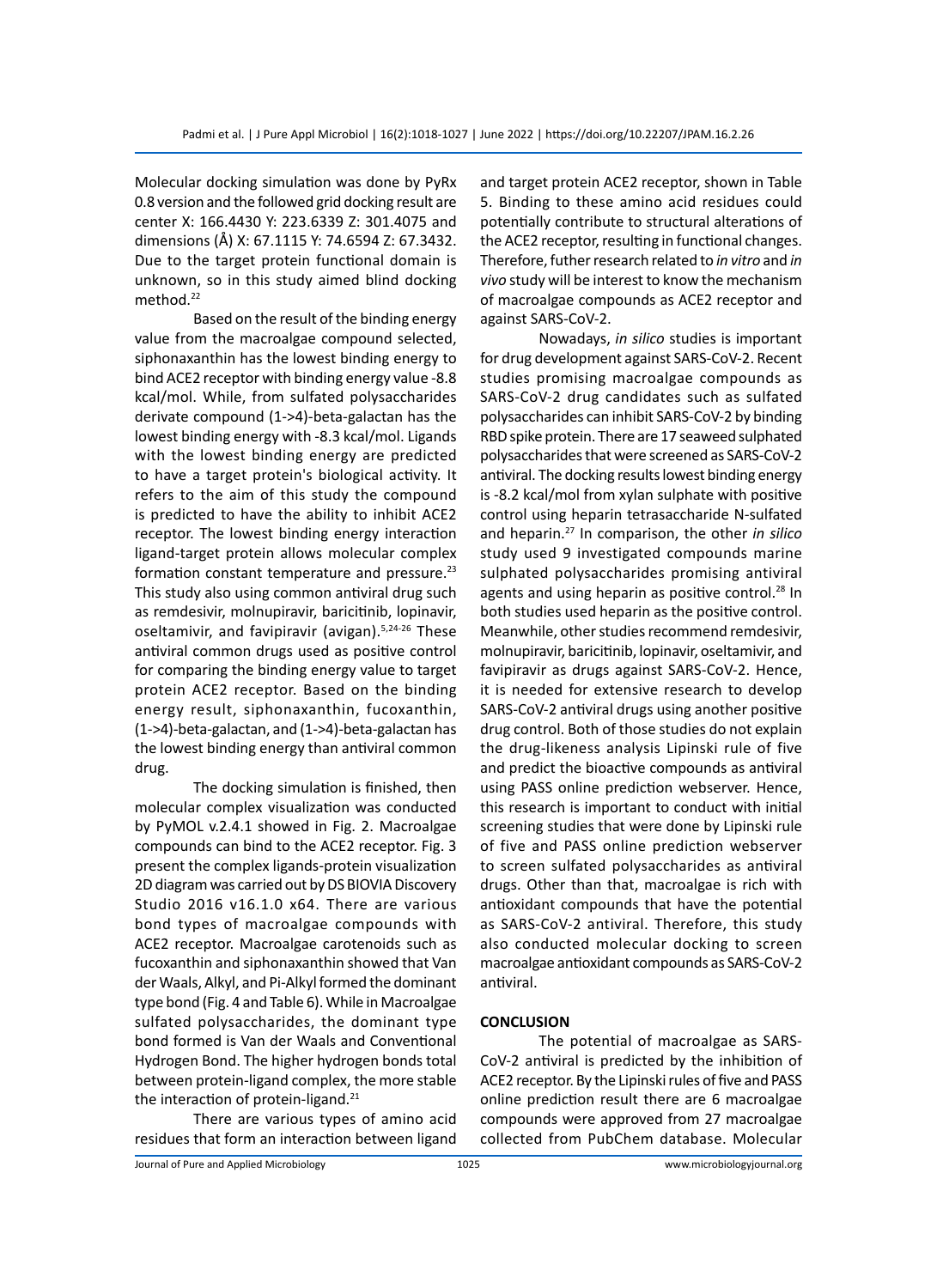docking results show compound that has lowest binding energy is siphonaxanthin. Siphonaxanthin has the lowest binding energy than the SARS-CoV-2 common drug. Hence, *in vitro* and *in vivo*  study related to confirm the inhibitory activity of siphonaxanthin against SARS-CoV-2.

## **ACKNOWLEDGMENTS**

The authors would like to thank Generasi Biologi Indonesia Foundation, Indonesia and the Bioscience and Biotechnology Research Centre, Mataram University, Indonesia for their support.

# **CONFLICT OF INTEREST**

The authors declare that there is no conflict of interest.

# **AUTHORS' CONTRIBUTION**

HP, VDK, ANMA, MHW, MEU drafted the manuscript, compiled information from the literature, and designed the Figures and tables. MTS, OG, SC, NB, ESP, THS, RZ supervised the study. VDK, ANMA, THS, RZ supervised and reviewed the manuscript. All authors read and approved the final manuscript for publication.

#### **FUNDING**

None.

# **DATA AVAILABILITY**

The datasets generated during and/or analysed during the current study are available from the corresponding author on reasonable request

# **ETHICS STATEMENT**

Not applicable.

## **REFERENCES**

- 1. Machhi J, Herskovitz J, Senan AM, et al. The natural history, pathobiology, and clinical manifestations of SARS-CoV-2 infections. *J Neuroimmune Pharmacol.*  2020;15(3): 359-386. doi: 10.1007/s11481-020-09944- 5
- 2. Dong E, Du H, Gardner L. An interactive web-based dashboard to track COVID-19 in real time. *Lancet Infect Dis.* 2020;20(5):533-534. doi: 10.1016/S1473- 3099(20)30120-1
- 3. Liu YC, Kuo RL, Shih SR. COVID-19: The first documented coronavirus pandemic in history. *Biomed J.* 2020;43(4):328-333. doi: 10.1016/j.bj.2020.04.007 4. Sarangi MK, Padhi S, Dheeman S, et al. Diagnosis,

prevention, and treatment of coronavirus disease: A review. *Expert Rev Anti Infect Ther.* 2022;20(2):243- 266. doi: 10.1080/14787210.2021.1944103

- 5. Frediansyah A, Tiwari R, Sharun K, Dhama K, Hapan H. Antivirals for COVID-19: A critical review. *Clin Epidemiol Glob Gealth.* 2021;9:90-98. doi: 10.1016/j. cegh.2020.07.006
- 6. Chakravarty M, Vora A. Nanotechnology-based antiviral therapeutics. *Drug Deliver Trans Res.* 2021;11(3):748- 787. doi: 10.1007/s13346-020-00818-0
- 7. Weiss C, Carriere M, Fusco L, et al. Toward Nanotechnology-Enabled Approaches against the COVID-19 Pandemic. *Acs Nano.* 2020;14(6):6383-6406. doi: 10.1021/acsnano.0c03697
- 8. Manivasagan P, Oh J. Marine polaccharidebased nanomaterials as a novel source of nanobiotechnological applications. *Int J Biol Macromol.* 2016;82:315-327. doi: 10.1016/j.ijbiomac.2015.10.081
- 9. Salih AEM, Thissera B, Yaseen M, et al. Marine sulfated polysaccharides as promising antiviral agents: A comprehensive report and modeling study focusing on SARS CoV-2. *Mar Drugs.* 2021;19(8):406. doi: 10.3390/ md19080406
- 10. Choudhary J, Dheeman S, Sharma V, et al. Insights of severe acute respiratory syndrome coronavirus (SARS-CoV-2) pandemic: A current review. *Biol Proced Online.*  2021;23(1):5. doi: 10.1186/s12575-020-00141-5
- 11. Prasedya ES, Frediansyah A, Martyasari NWR, et al. Effect of particle size on phytochemical composition and antioxidant properties of *Sargassum cristaefolium* ethanol extract. *Sci Rep.* 2021;11(1):17876. doi: 10.1038/s41598-021-95769-y
- 12. Yim SK, Kim I, Warren B, Kim J, Jung K, Ku B. Antiviral activity of two marine carotenoids against SARS-CoV-2 virus entry *in silico* and *in vitro. Int J Cell Sci Mol Biol.* 2021;22(12):6481. doi: 10.3390/ijms22126481
- 13. Rauf A, Rashid U, Khalil AA, et al. Docking-based virtual screening and identification of potential COVID-19 main protease inhibitors from brown algae. *S Afr J Bot.* 2021;143:428-434. doi: 10.1016/j.sajb.2021.06.033
- 14. Kharisma VD, Widyananda MH, Ansori ANM, Nege AS, Naw SW, Nugraha AP. Tea catechin as antiviral agent via apoptosis agonist and triple inhibitor mechanism against HIV-1 infection: A bioinformatics approach. *J Pharm Pharmacogn Res.* 2021;9(4):435-445.
- 15. Kharisma VD, Agatha A, Ansori ANM, et al. Herbal combination from *Moringa oleifera* Lam. and *Curcuma longa* L. as SARS-CoV-2 antiviral via dual inhibitor pathway: A viroinformatics approach. *J Pharm Pharmacogn Res.* 2021;10(1):138-146.
- 16. Kharisma VD, Ansori ANM, Nugraha AP. Computational study of ginger (*Zingiber officinale*) as E6 inhibitor in human papillomavirus type 16 (HPV-16) infection. *Biochem Cell Arch.* 2020;20(Suppl 1):3155-3159. doi: 10.35124/bca.2020.20.S1.3155
- 17. Yadav S, Pandey SK, Singh VK, Goel Y, Kumar A, Singh SM. Molecular docking studies of 3-bromopyruvate and its derivatives to metabolic regulatory enzymes: Implication in designing of novel anticancer therapeutic strategies. *PLoS One.* 2017;12(5):e0176403. doi: 10.1371/journal.pone.0176403
- 18. Lipinski CA, Lombardo F, Dominy BW, Feeney